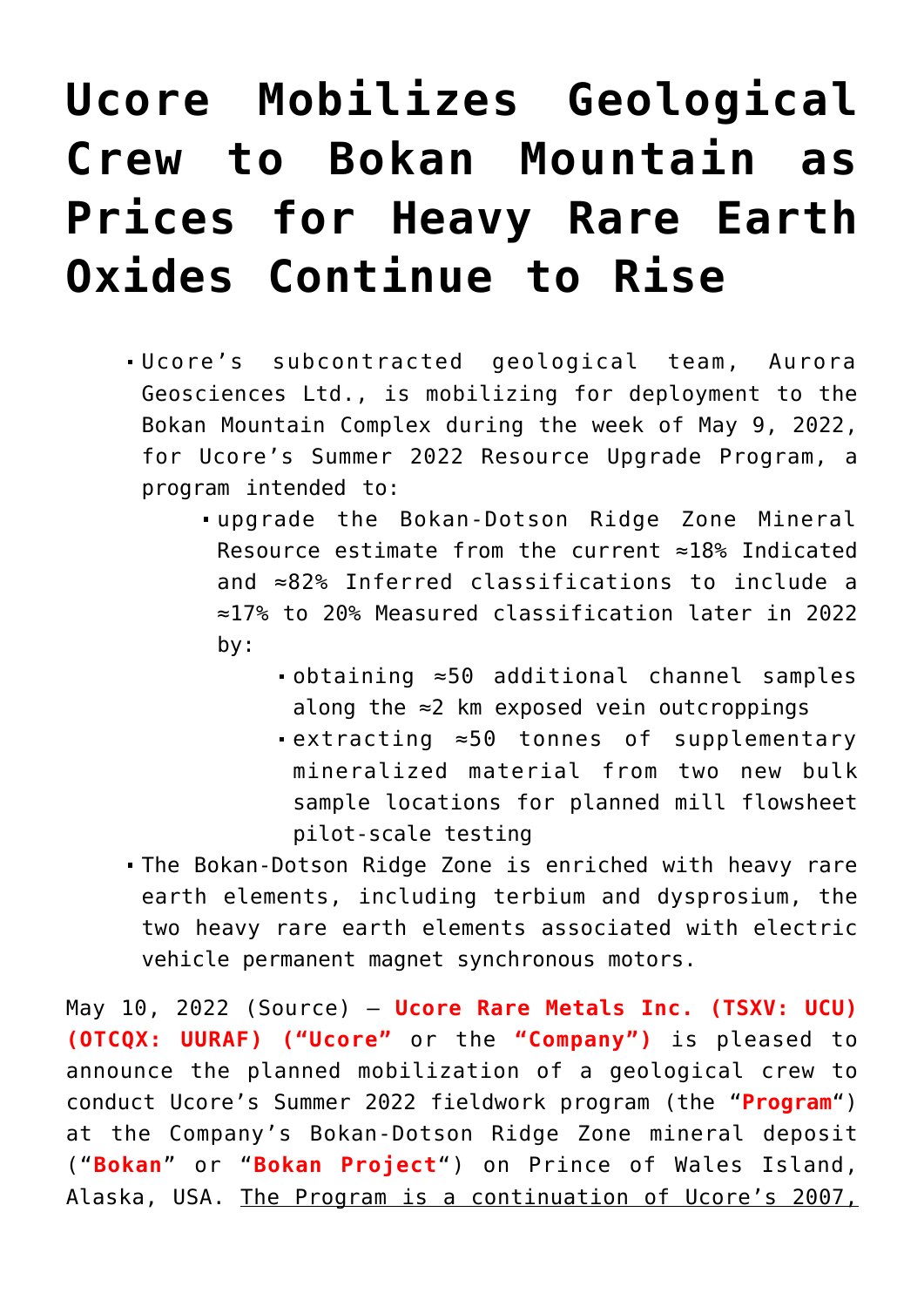2008, 2009, 2010, 2011 & 2014 Bokan Mountain Complex exploration drill programs and is being undertaken by **[Aurora Geosciences \(Alaska\) Ltd.](https://www.newsfilecorp.com/redirect/kz2PaT14eB)** ("**AGL**" or "**Aurora**") of Juneau, Alaska. The Program is designed to improve the geological confidence of the mineral deposit in preparation for a forthcoming planned pre-feasibility study ("**PFS**"), as the rare earth oxide ("**REO**") market continues its favourable response to the increased electrification demands related to the electric vehicle ("**EV**") and renewable energy sectors.



Figure 1 – Ucore's Vision of a North American REE Supply Chain:

Bokan Mountain, RapidSX™ Technology, Alaska SMC & North American Manufactured EVs

The approximately 5-week Program consists of two primary planned objectives:

1. Conduct a channel sampling program along the  $\approx 2$  km exposed vein outcroppings of the Dotson Ridge Zone and incorporate these results into the current deposit model<sup>[\[1\]](https://www.newsfilecorp.com/release/123292/Ucore-Mobilizes-Geological-Crew-to-Bokan-Mountain-as-Prices-for-Heavy-Rare-Earth-Oxides-Continue-to-Rise#_edn1)</sup>. Upgrade the Bokan-Dotson Ridge Zone Mineral **Resource estimate from the current ≈18% Indicated and ≈82% Inferred classifications to include a ≈17% to 20% Measured classification later in 2022.** The Measured resource will be drawn predominantly from the current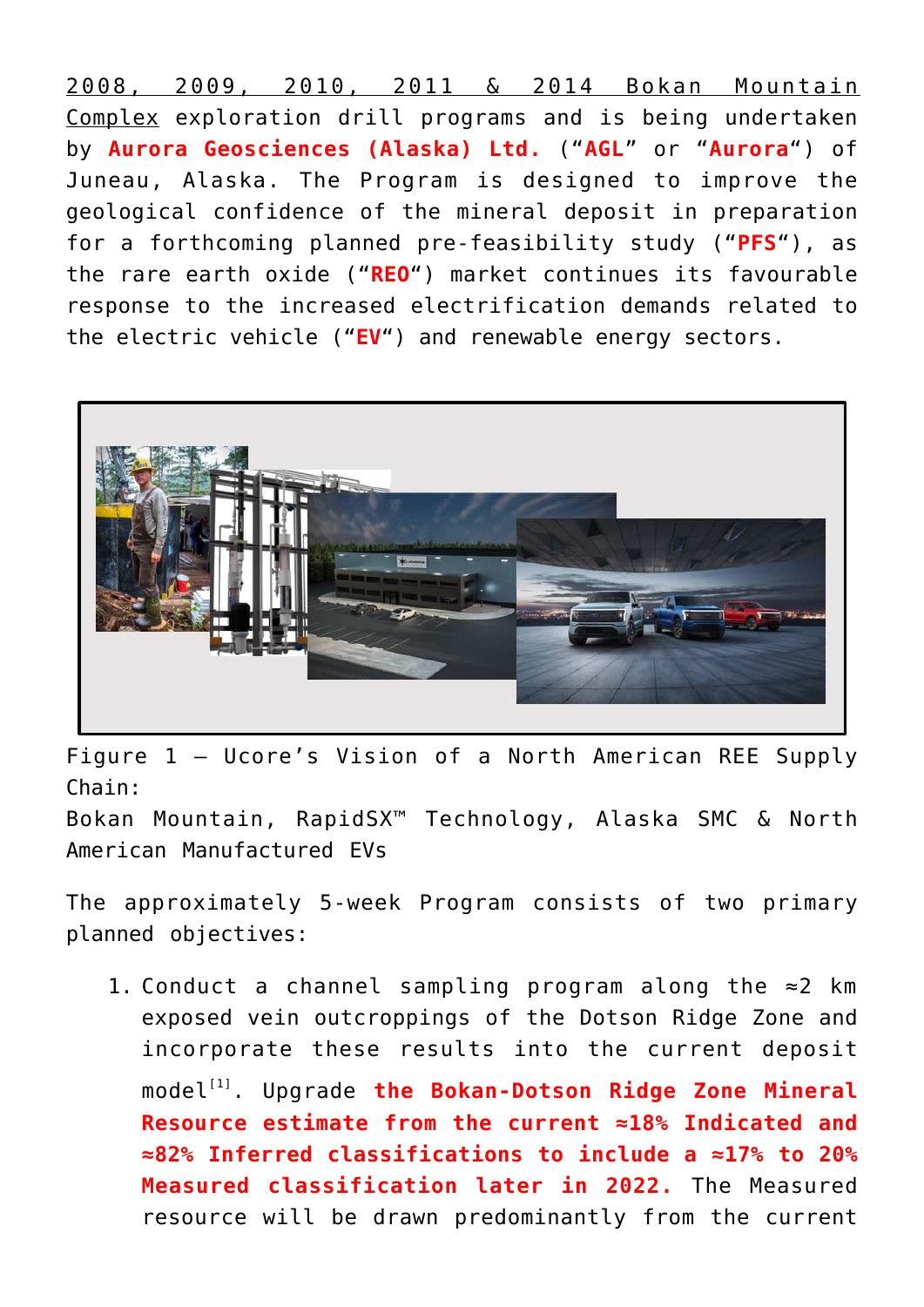Indicated resource, with over 90% of the new Measured material being drawn from the Indicated resource and 10% from the Inferred resource.

2. Extract ≈50 tonnes of additional mineralized material from [two 2021 selected bulk sample locations](https://www.newsfilecorp.com/redirect/BNVvWt01xw) to support a follow-on mill flowsheet pilot-scale testing program as part of a PFS. This work will be derived from the current mill flowsheet development work that is ongoing at **[SGS Canada Inc. \(Lakefield\)](https://www.newsfilecorp.com/redirect/5pZR1IANEK)** ("**SGS**"). The produced mineral concentrate from this pilot-scale testing will then be processed at the RapidSX™ Commercialization and Development Facility's ("**CDF**") Demonstration Plant as part of Ucore's commercial technology deployment process. The Program is a prerequisite step in preparation for obtaining potential feedstock mineral concentrate from Bokan to supply the Company's planned Alaska Strategic Metals Complex ("**SMC**") targeted for Ketchikan, Alaska.

*"Aurora Geosciences has been involved in exploration work at Bokan Mountain for over a decade,"* stated Ucore Vice President and COO **Mike Schrider**, P.E. *"Jim Robinson and his team have put together a Mineral Resource upgrade program for 2022 that will enable us to finalize our exploration efforts towards developing the Bokan Project as we respond to Western electrification demands and the associated need for rare earth critical metals.*

*"Continued execution of the Company's long-term Bokan Mountain development plans, coupled with our near-term plan to construct the Alaska SMC 35-miles to the northeast of Bokan in Ketchikan, represents a unique opportunity for Ucore, the communities of Southeast Alaska and the State of Alaska. Working together as a team and with our stakeholders, we can help lead the United States' concerted effort to establish an independent REE supply chain to support the transformation to EVs and renewable energy sources and ensure that high-paying*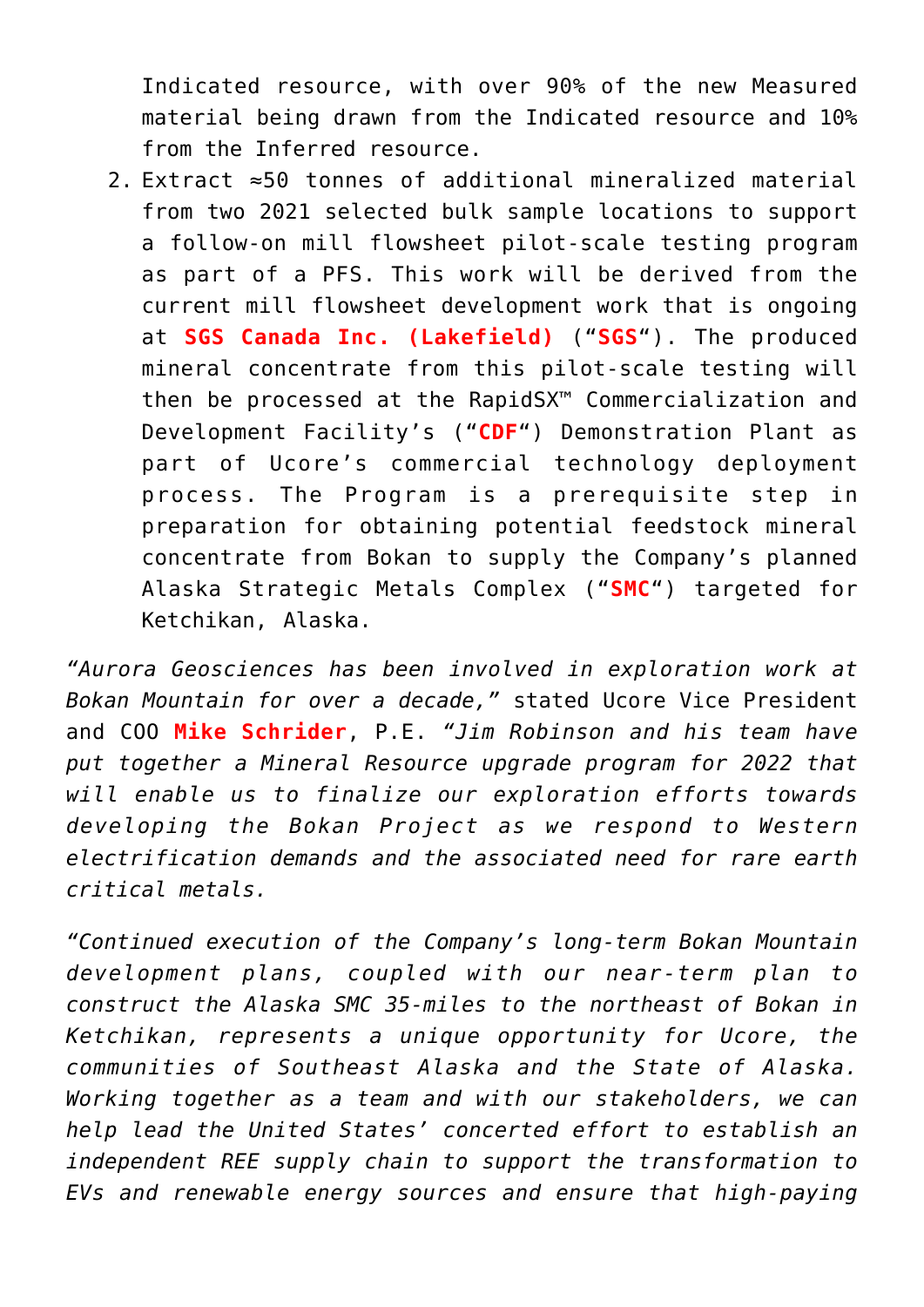*family-wage jobs are generated and maintained in Southeast Alaska for decades to come."*

**The Bokan-Dotson Ridge Zone is amongst the highest grade heavy rare earth element ("HREE") Mineral Resources in the United States[\[2\]](https://www.newsfilecorp.com/release/123292/Ucore-Mobilizes-Geological-Crew-to-Bokan-Mountain-as-Prices-for-Heavy-Rare-Earth-Oxides-Continue-to-Rise#_edn2) .** The Bokan Project includes terbium (Tb) and dysprosium (Dy) oxides, the two HREEs oxides associated with EV permanent magnet synchronous motors. As shown in Table 1, the spot market price<sup>[\[3\]](https://www.newsfilecorp.com/release/123292/Ucore-Mobilizes-Geological-Crew-to-Bokan-Mountain-as-Prices-for-Heavy-Rare-Earth-Oxides-Continue-to-Rise#_edn3)</sup> of Tb and Dy oxides  $-$  HREEs used in most permanent magnet synchronous motors ("**PMSM**") – have dramatically increased since 2020. And most importantly, the forecasted demand for PMSM's REOs is expected to remain strong well into the next decade $^{[4]}$  $^{[4]}$  $^{[4]}$ .

|                      | 2020 Average Price<br>\$USD | 2022 YTD Average Price<br>\$USD |
|----------------------|-----------------------------|---------------------------------|
| <b>Terbium Oxide</b> | \$646                       | \$2,117                         |
|                      |                             | A 227.7% A                      |
| Dysprosium Oxide     | \$260                       | \$447                           |
|                      |                             | A 71.9% A                       |

*Table 1 – Tb & Dy Prices & % Change from 2020 to 2022*

*"As automakers shift to electrification, a totally new metallic supply chain must be created,"* commented Ucore Chairman and CEO **Pat Ryan**, P.Eng. *"The historical automotive business was vertically integrated with rubber plants in South America to an array of steel manufacturing plants as a key part of their production strategy. Today automakers from Ford to GM to VW realize that controlling source raw materials right back to the mine could determine how many electric vehicles they will be able to make and at what cost. The further development of the Bokan Mountain Complex for long term security of rare earth oxides used in powerful electric motors presents an opportunity for deep integration of Western supply chains."*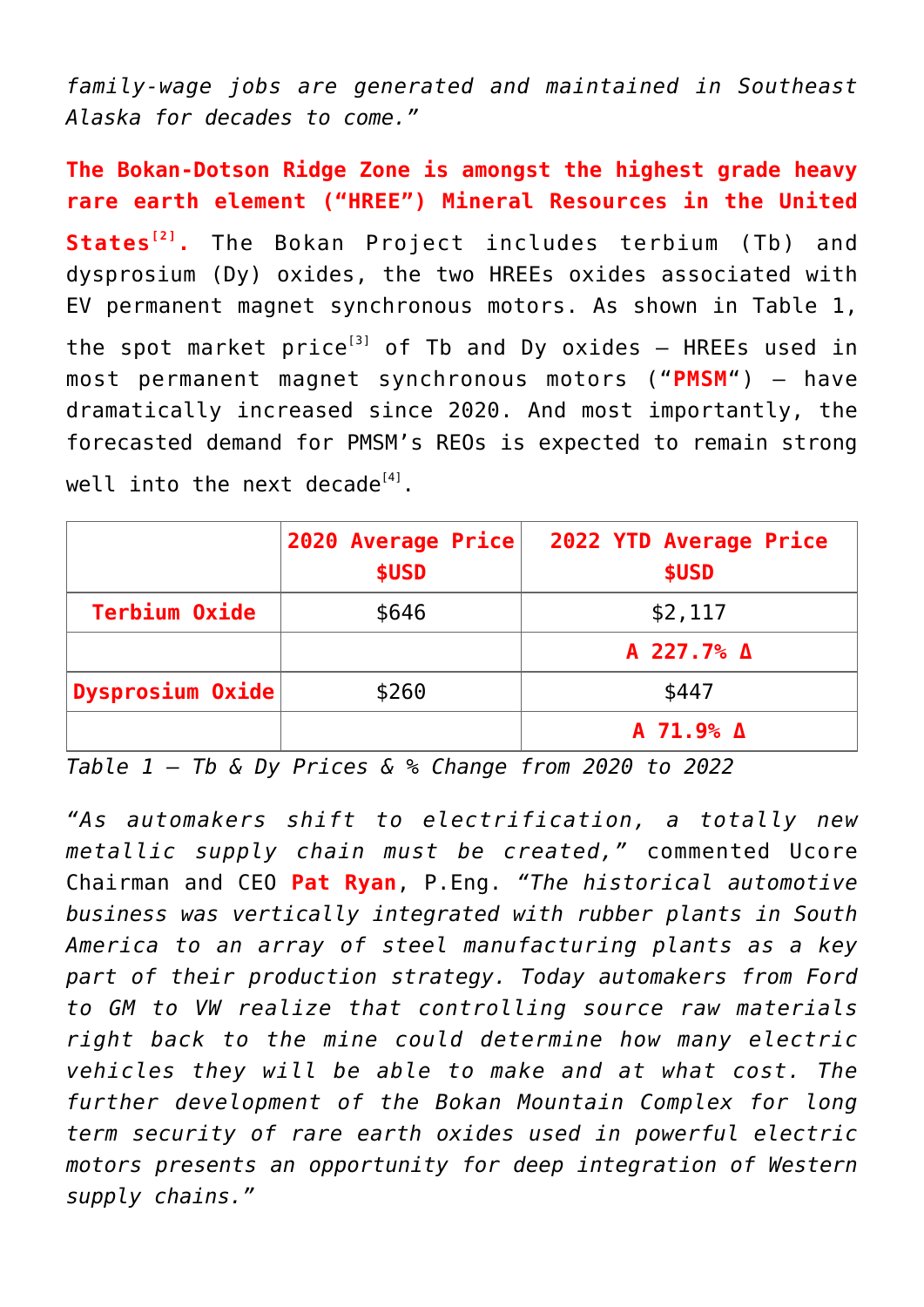## **About Ucore Rare Metals Inc.**

Ucore is focused on rare- and critical-metals resources, extraction, beneficiation, and separation technologies with the potential for production, growth, and scalability. Ucore has an effective 100% ownership stake in the Bokan-Dotson Ridge Rare Earth Element Project in Southeast Alaska, USA. Ucore's vision and plan is to become a leading advanced technology company, providing best-in-class metal separation products and services to the mining and mineral extraction industry.

Through strategic partnerships, Ucore's vision includes disrupting the People's Republic of China's control of the US REE supply chain through the near-term development of a heavy and light rare-earth processing facility – the Alaska Strategic Metals Complex in Southeast Alaska and the long-term development of Ucore's heavy-rare-earth-element mineralresource property located at Bokan Mountain on Prince of Wales Island, Alaska.

Ucore is listed on the TSXV under the trading symbol "[UCU"](https://www.newsfilecorp.com/redirect/L7BO8FN3q8) and in the United States on the OTC Markets' OTCQX® Best Market under the ticker symbol "[UURAF](https://www.newsfilecorp.com/redirect/VmKn8CxmJV)."

For further information, please visit [www.ucore.com.](https://www.newsfilecorp.com/redirect/zWZVqC7z23)

### **Qualified Person**

Ronald James (Jim) Robinson, B.Sc., P.Geo., an independent geologist and General Manager of Aurora Geosciences (Alaska) Ltd. of Juneau, Alaska, has prepared, reviewed and approved the technical data regarding the Bokan-Dotson Ridge Mineral Resource provided in this news release and is the qualified person responsible for its accuracy.

### **Forward-Looking Statements**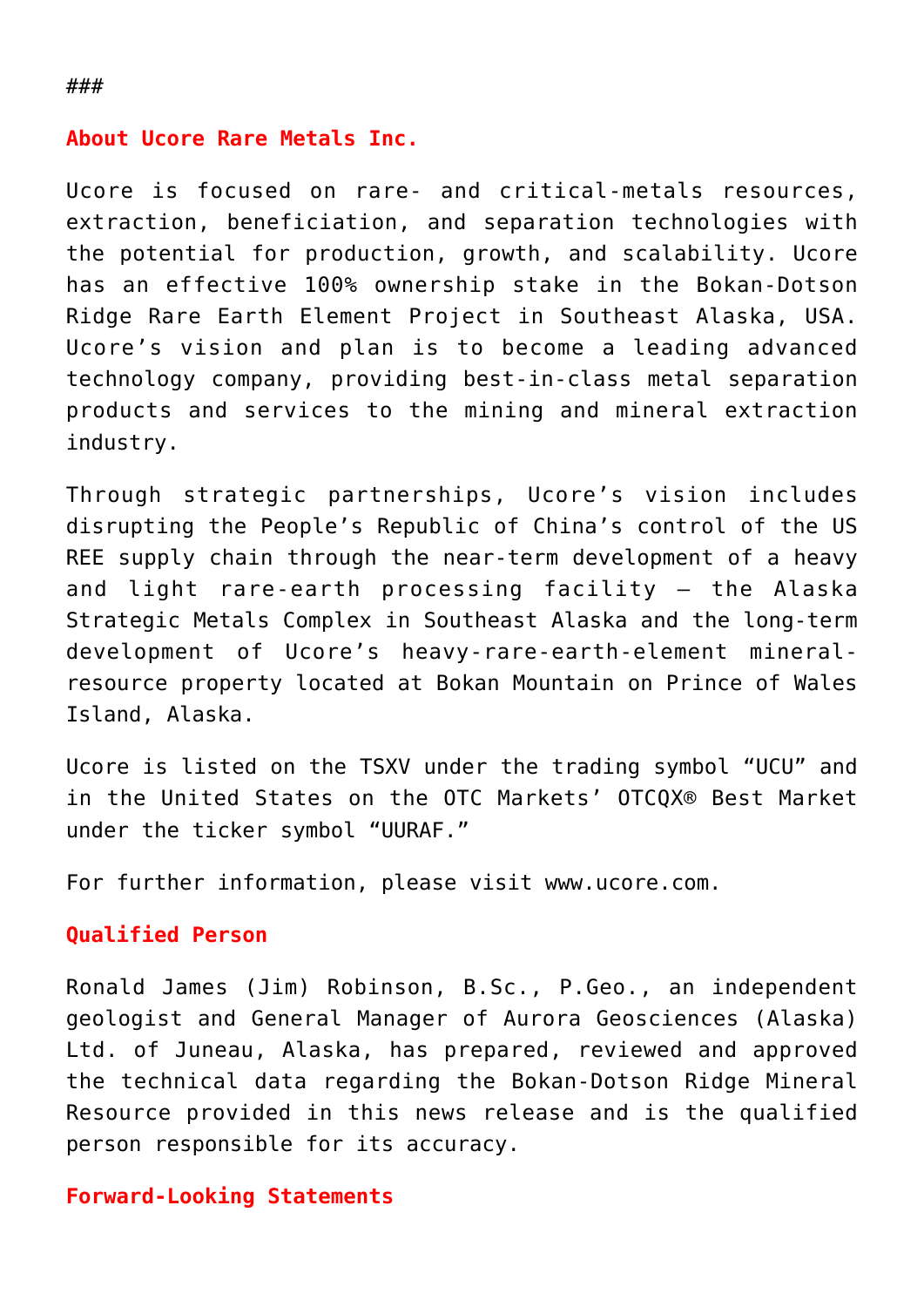*This press release includes certain statements that may be deemed "forward-looking statements" regarding, among other things, the Company's ALASKA2023 Business Plan as well as the upcoming prospective financing activities involving the Company and AIDEA. All statements in this release (other than statements of historical facts) that address future business development, technological development and/or acquisition activities (including any related required financings), timelines, events, or developments that the Company expects, are forward-looking statements. Although the Company believes the expectations expressed in such forward-looking statements are based on reasonable assumptions, such statements are not guarantees of future performance or results, and actual results or developments may differ materially from those in forward-looking statements. In regard to the disclosure in the "About Ucore Rare Metals Inc." section above, the Company has assumed that it will be able to procure or retain additional partners and/or suppliers, in addition to IMC, as suppliers for Ucore's expected future Alaska Strategic Metals Complex ("Alaska SMC"). Ucore has also assumed that sufficient external funding will be found to prepare a new National Instrument 43-101 ("NI 43-101") technical report that demonstrates that the Bokan Mountain Rare Earth Elements project ("Bokan") is feasible and economically viable for the production of both REE and co-product metals and the then prevailing market prices based upon assumed customer offtake agreements. Ucore has also assumed that sufficient external funding will be secured to continue to develop the specific engineering plans for the Alaska SMC and its construction. Factors that could cause actual results to differ materially from those in forward-looking statements include, without limitation: Innovation Metals Corp. ("IMC") failing to protect its intellectual property rights in RapidSX™; RapidSX failing to demonstrate commercial viability in large commercial-scale applications; Ucore not being able to procure additional key partners or suppliers for the Alaska SMC; Ucore not being able to raise sufficient funds to fund the specific design and*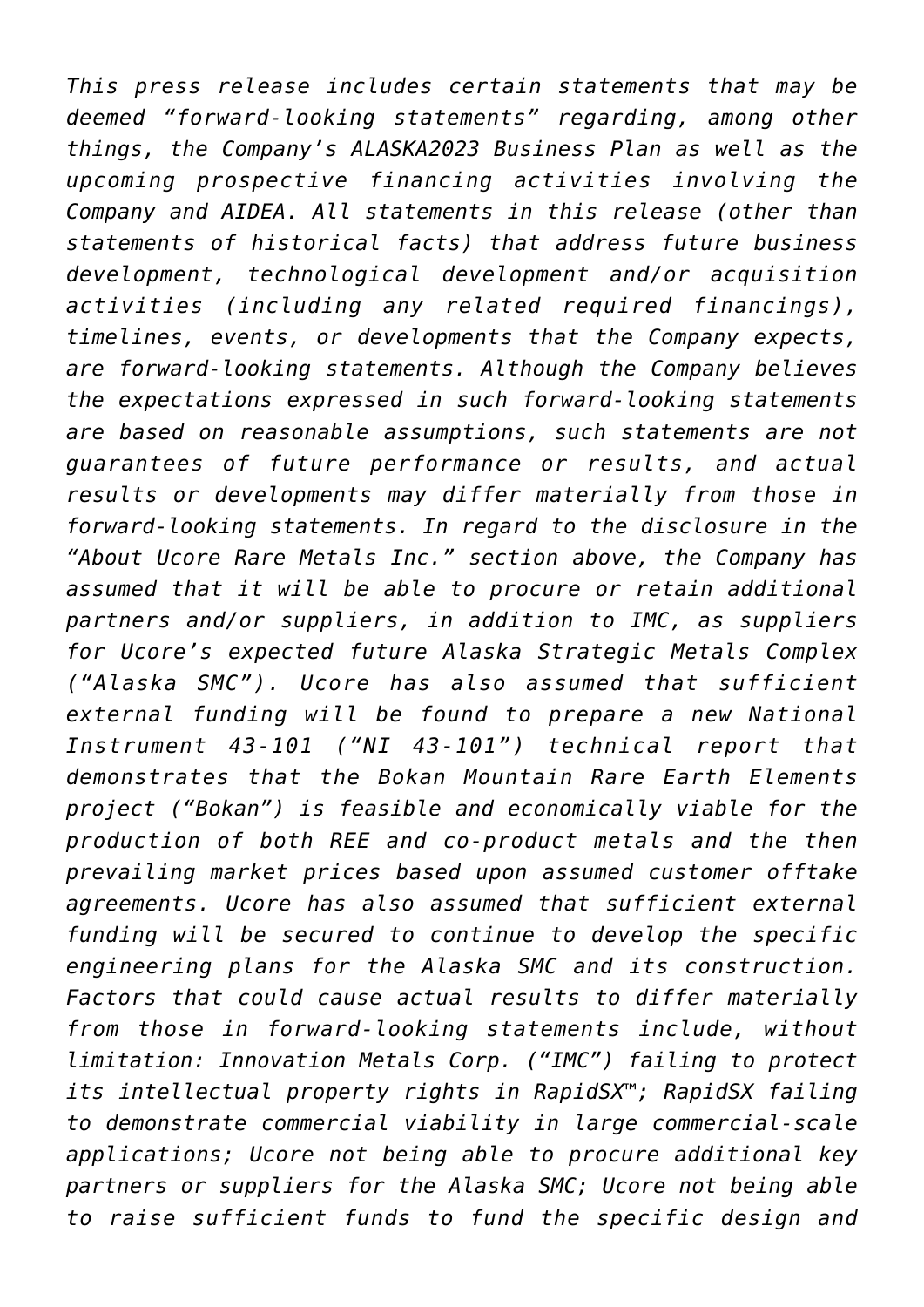*construction of the Alaska SMC and/or the continued development of RapidSX; adverse capital-market conditions; unexpected due-diligence findings; the emergence of alternative superior metallurgy and metal-separation technologies; the inability of Ucore and/or IMC to retain its key staff members; a change in the legislation in Alaska and/or in the support expressed by the Alaska Industrial Development and Export Authority ("AIDEA") regarding the development of Bokan and/or the Alaska SMC; the availability and procurement of any required interim and/or long-term financing that may be required; and general economic, market or business conditions.*

*Neither the TSXV nor its Regulation Services Provider (as that term is defined by the TSXV) accept responsibility for the adequacy or accuracy of this release.*

#### **CONTACT**

Mark MacDonald Vice President, Investor Relations Ucore Rare Metals Inc. 902.482.5214 [mark@ucore.com](mailto:mark@ucore.com)

 $[1]$  The deposit model was established and has been maintained by AGL since 2008.

 $[2]$  Disclosed pursuant to a technical report prepared in accordance with National Instrument 43-101.

[\[3\]](https://www.newsfilecorp.com/release/123292/Ucore-Mobilizes-Geological-Crew-to-Bokan-Mountain-as-Prices-for-Heavy-Rare-Earth-Oxides-Continue-to-Rise#_ednref3) Source: daily spot market pricing provided by the Association of China Rare Earth Industry and compiled and calculated by Ucore.

[\[4\]](https://www.newsfilecorp.com/release/123292/Ucore-Mobilizes-Geological-Crew-to-Bokan-Mountain-as-Prices-for-Heavy-Rare-Earth-Oxides-Continue-to-Rise#_ednref4) Source: ADAMAS Intelligence's *Rare Earth Magnet Market*